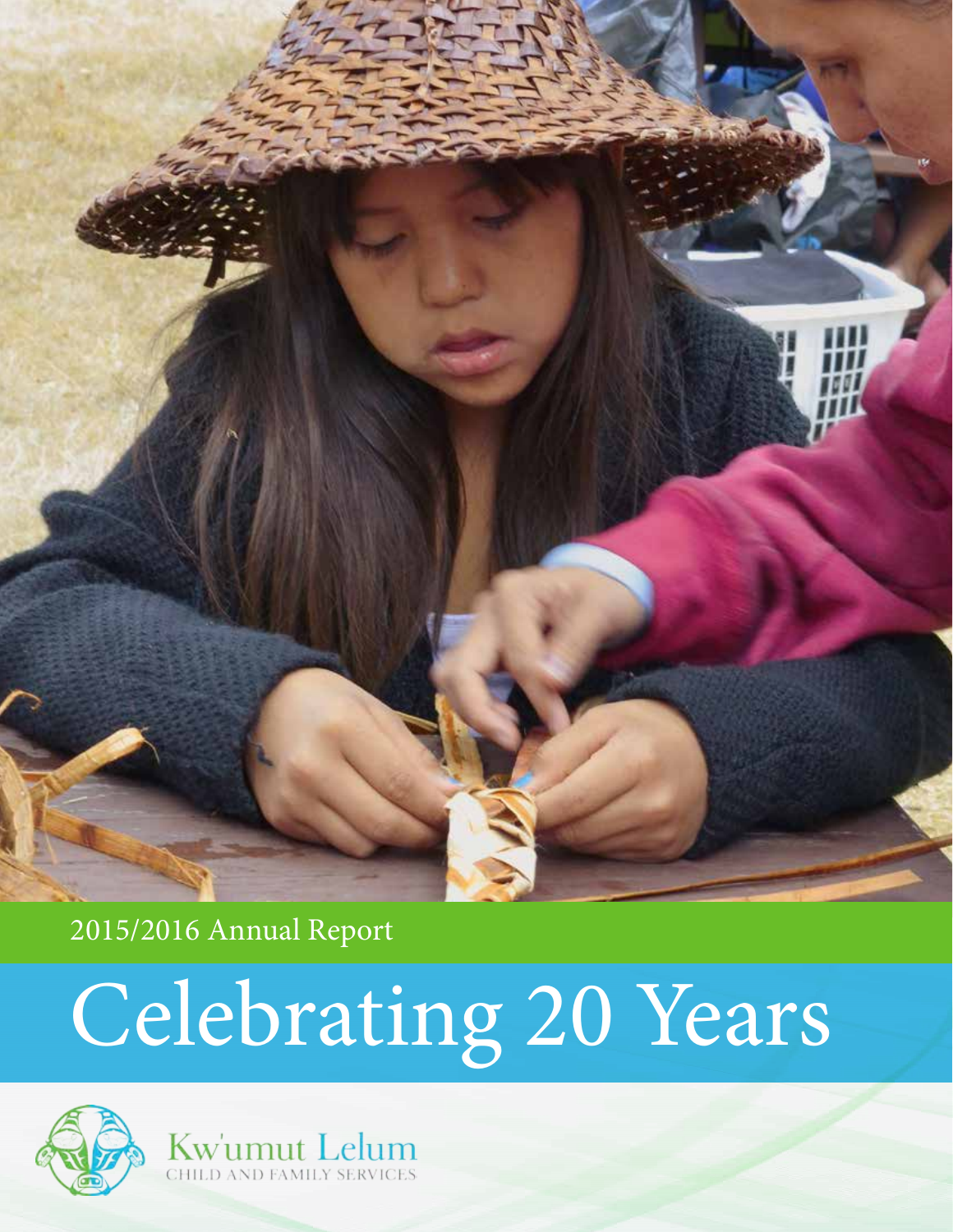Please note that this annual report reflects activities from April 1, 2015 to March 31, 2016

Kw'umut Lelum Child and Family Services 544 Centre Street Nanaimo, BC V9R 4Z3 Tel: 250-591-0933 Toll-free 1-800-613-1777 Fax: 250-591-0935 www.kwumut.org

Copyright © 2016. All Rights Reserved. Design by Salish Eye Productions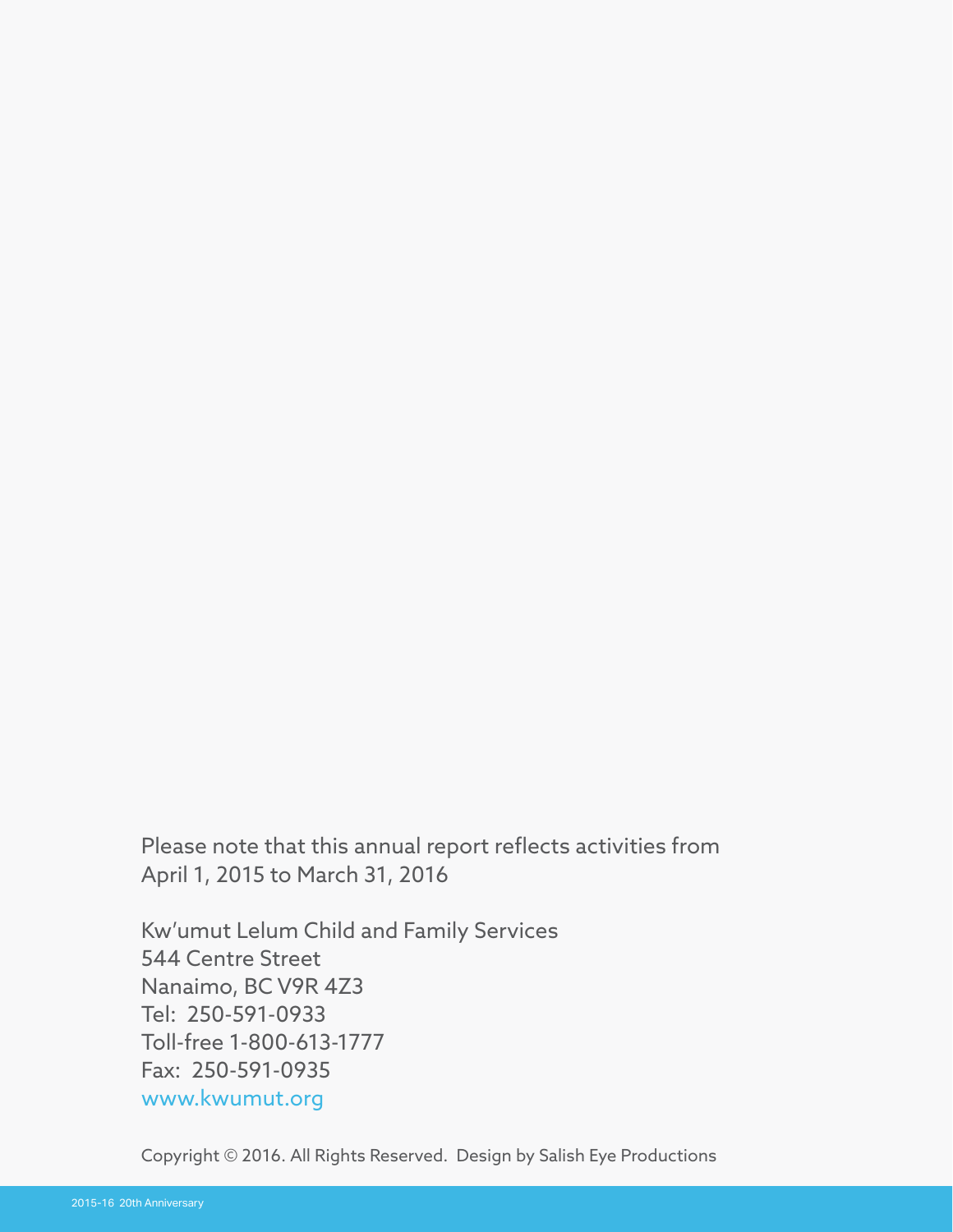# Member Nations



















### Halalt First Nation

Chief James (Bert) Thomas 7973 Chemainus Road, Chemainus, BC Phone: (250) 246-4736

### Lake Cowichan First Nation

Late Chief Sha e' lum -Cyril Livingstone 313B Deer Road, PO Box 159, Lake Cowichan, BC Phone: (250) 749-3301

### Lyackson First Nation

Chief Rick Thomas 7973A Chemainus Road, Chemainus, BC Phone: (250) 246-5019

#### Málexeł Nation (Malahat)

Chief Caroline Harry 110 Thunder Rd, Mill Bay, BC V0R 2P0 Phone: (250) 743-3231

## Penelakut Tribe

Chief Joan (Ozzy) Brown PO Box 360 Chemainus, BC Phone (250) 246-2321

#### Qualicum First Nation

Chief Michael Recalma 5850 River Road, Qualicum Beach, BC Phone: (250) 757-9337

#### Snaw-Naw-As First Nation (Nanoose) Chief Brent Edwards 209 Mallard Way, Lantzville, BC Phone: (250) 390-3661

#### Snuneymuxw First Nation

Chief James Wesley 668 Centre St, Nanaimo, B.C. Phone: (250) 740-2300

#### Stz' uminus First Nation (Chemainus) Chief John Elliot 12611A Trans Canada Highway, Ladysmith, BC (250) 245-7155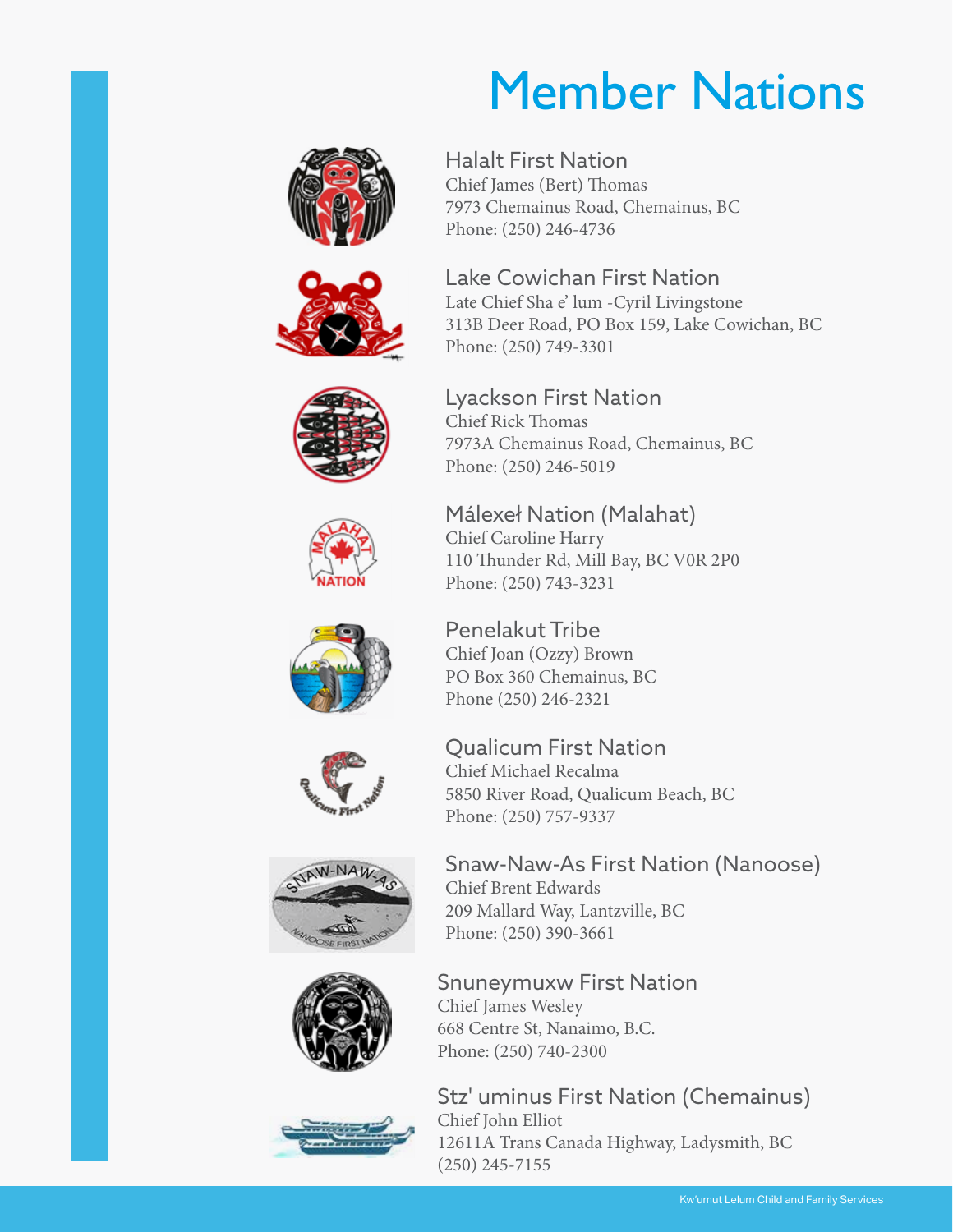# Governance



Children.Culture.Community.

## **Purpose**

It is the purpose of Kw'umut Lelum Child and Family Services' Board of Directors to strive for excellence in the governance of the agency, with deep respect for our Snuw'uyulh and the sacredness of our Nations. There is a commitment to the values of accountability, transparency, fairness, timeliness, and integrity.

# **Objectives**

- Seek, obtain and manage funding in order to meet the needs of children and families.
- Recognize the diversity of our member nations and adhere to the culturally appropriate approaches pertinent to each of the respective communities
- Strive to ensure that the children of our communities are safe and protected
- Strive to ensure that all our children are returned to the care of their Nation

# **Principles**

- The mandate for our work comes from our Member Nations
- Our children's best interest will be the most important consideration in all our decisions
- Family and community are essential to our children
- We will strive to maintain the best practice in keeping with our respect for our Member Nations in the care of our children
- Striving for the safety and well being of our children though the provision of services using least intrusive measures
- Comply with all applicable legislation, but recognize these are the minimum standards of diligence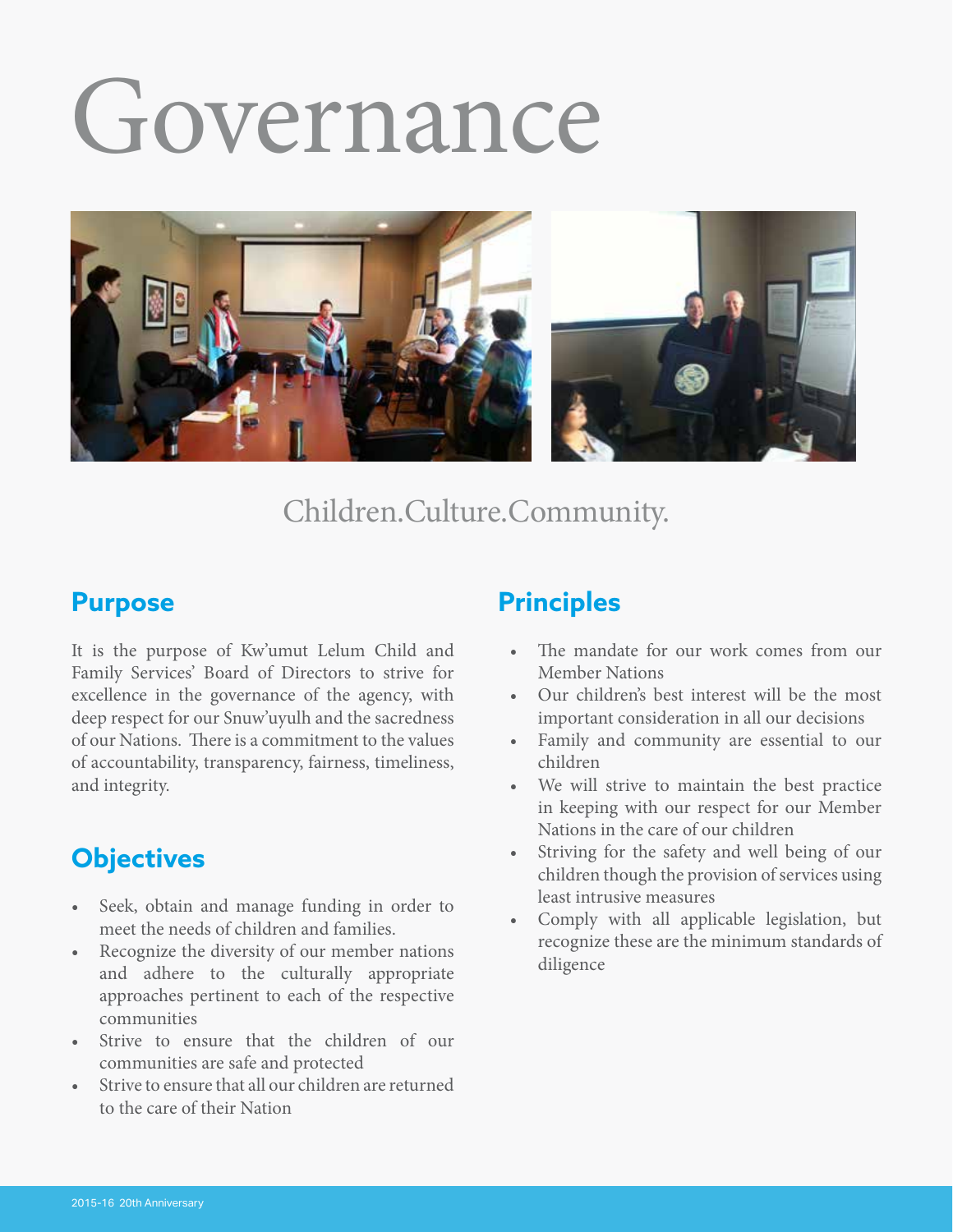# Message from the President



My name is Qwul'sih'yah'maht (Robina Thomas) and I am a member of Lyackson First Nation, but also have Snuneymuxw roots through my late grandmother Lavina Wyse and Sto:lo roots through my late grandfather Charles Prest.

I am honoured to represent the Board of Directors for Kw'umut Lelum Child and Family Services. As we celebrate our 20th Anniversary, it gives us cause to stop and reflect on the past, but more importantly to consider the future for the children of our nine member nations.

We have grown exponentially over the years, from a small room in the Snaw-Naw-As Community Hall to our current facilities in Snuneymuxw territory. We have a model long house where we offer Kw'umut Lelum's Four Seasons Cultural programming. And, through much coordination and leadership, the KL Canoe Family continues to participate in Tribal Journeys.

In 2014, Kw'umut Lelum was given full delegation to provide the full scope of child protective services. Undoubtedly, we have reached many milestones over the years. But an agency does not run without the dedication and commitment of many, or as the saying goes, 'It takes a community to raise a child.'

I would like to take this time to raise my hands and acknowledge everyone who has contributed to the success of Kw'umut lelum.

- First, to the nine member nations for the support you have given Kw'umut Lelum, because your devoted support has allowed our organization to flourish – Huy tseep'qa.
- To all of the caretakers who have been there to support the children Huy tseep'qa.
- To all the board members, past and present, for their passion and commitment to our children in care – your guidance, direction and leadership has been invaluable – Huy tseep'qa.
- And lastly, to all of the staff for your dedication to children, youth and families you make this organization what it is – Strong Roots, Strong Families – Huy tseep'qa.

In closing, we wish to reiterate our commitment to the youth. It is our responsibility to remember that our children are our future.

We know we must rely heavily on our Elders and traditional knowledge keepers to guide and direct our work so that our children are rooted in their Snuw'e'yulh and grown up as strong Xwulmuxw mustimuxw.

Huy tseep'qa Siem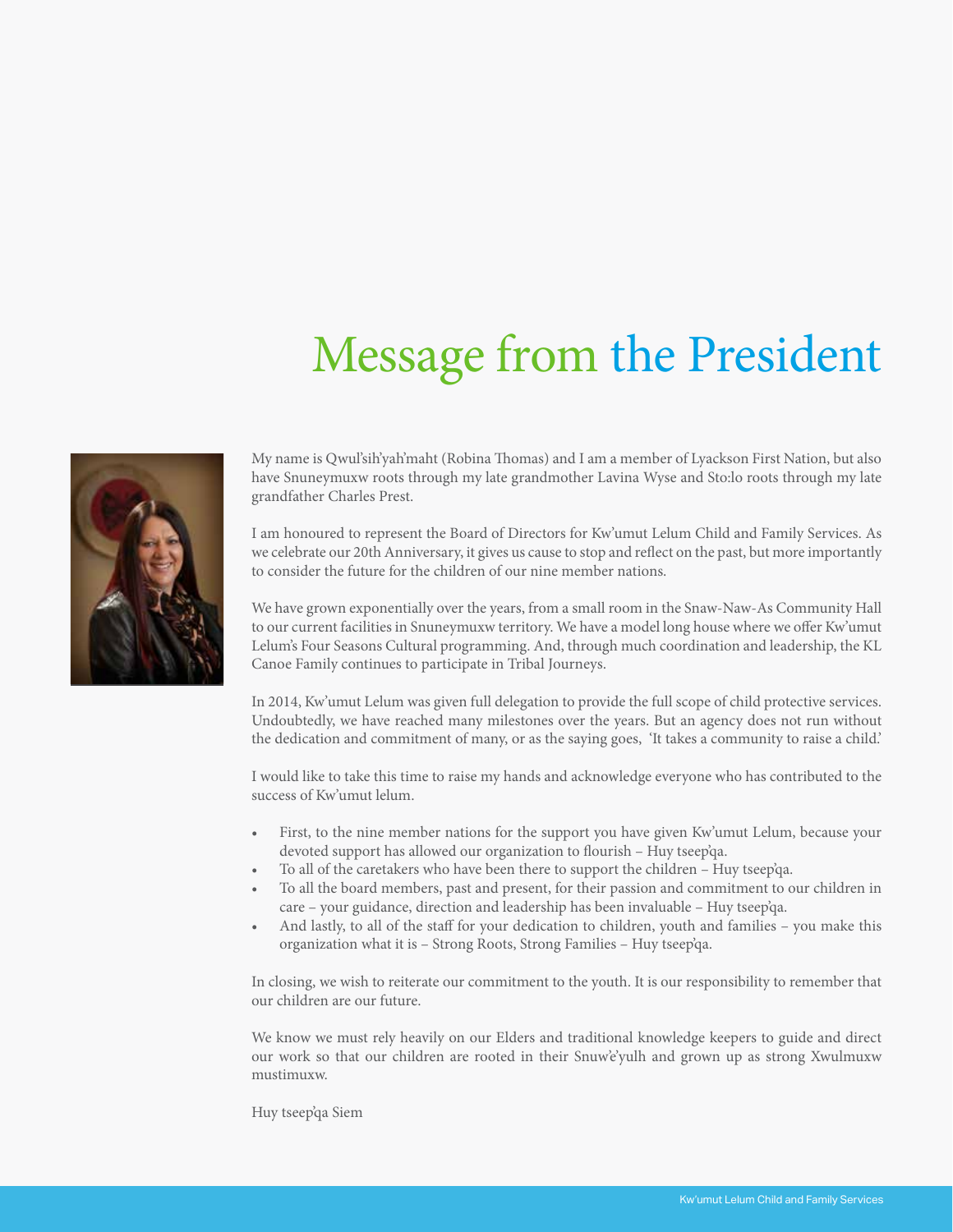# Board of Directors



Dr Robina Thomas President *Lyackson* 



Kevin Frenchy Vice-President *Stz'uminus* 



Brent Edwards Secretary *Snaw-naw-as* 



August Sylvester *Penelakut* 



Melanie Livingston *Lake Cowichan*



Mike Wyse *Snuneymuxw*



Arnold Recalma *Qualicum*



Dan Norris Sr *Halalt*



Vince Harry *Malahat*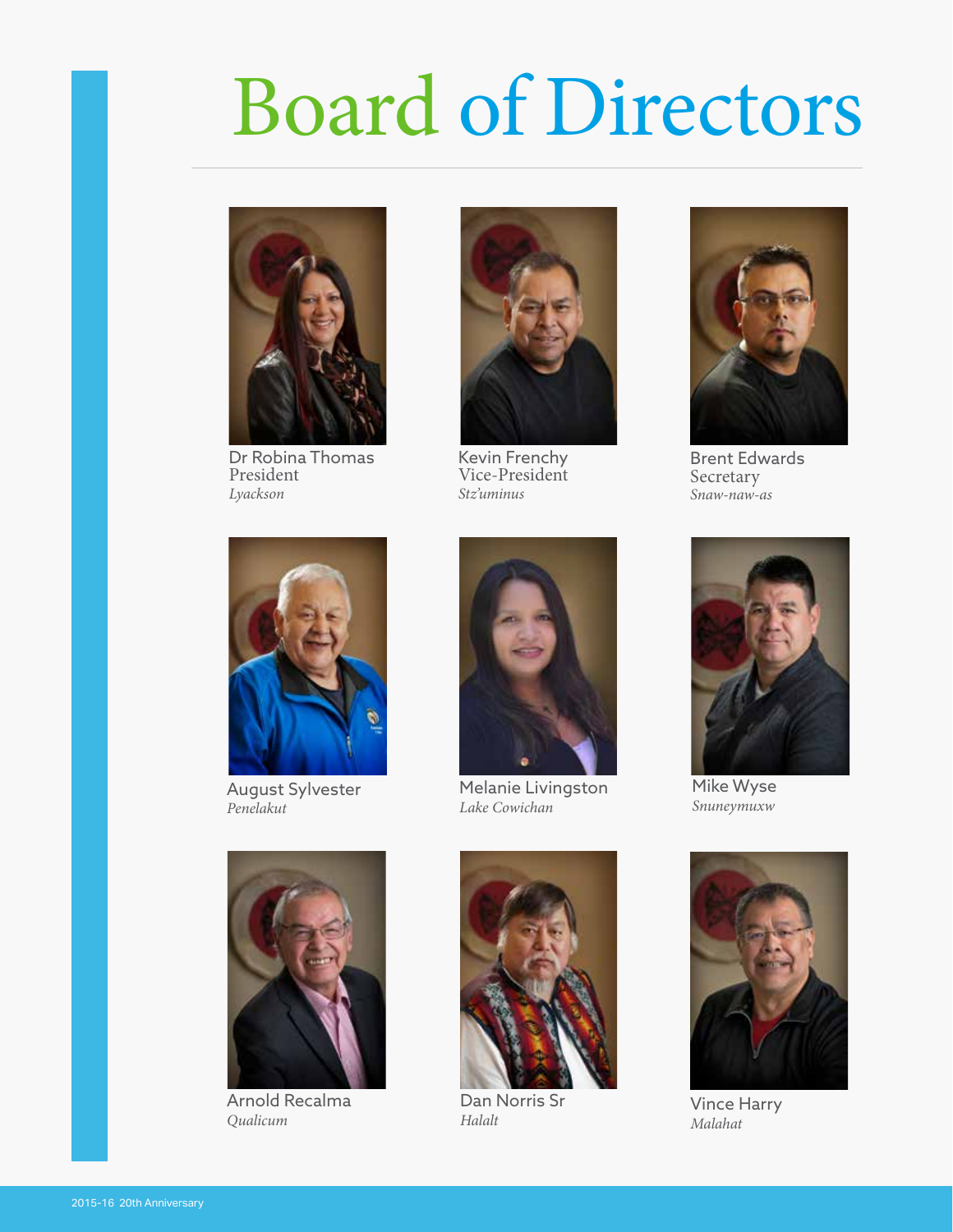# Message from the Executive Director



Hello, my name is Sqwulutsutun, I come from the Wyse family of Snuneymuxw First Nation. My English name is William Yoachim. As the Executive Director of Kw'umut Lelum, I am honoured to have worked for children and families in our nine member Nations since 2008, and to present the 2015- 16 annual report on our 20th anniversary.

I would like to thank our Board of Directors for their support and confidence as their Executive Director. Their strong leadership and guidance has shaped Kw'umut Lelum and its services to match the expectations of the Nations we serve.

We raise our hands to our Elders, traditional knowledge keepers, and leaders for their wisdom that keeps us rooted in Snuw'e'yulh; and to the caregivers and extended families for opening their hearts and homes; and to our partners, friends and supporters who have made outstanding contributions to the well-being of our children and youth.

This year marks the 20th anniversary of Kw'umut Lelum Child and Family Services. Since 1996 when nine member Nations came together with one vision to create Kw'umut Lelum Child and Family Services, it has undergone many changes and seen many successes. Some highlights from our history appear in this report.

In 2014, Kw'umut Lelum achieved full delegation status to provide Child Protection, Guardianship and Voluntary Services. As a federally-recognized First Nations agency, we are proud to demonstrate our inherent right to govern and manage the child welfare needs of our communities and to provide for the health and well-being of vulnerable children and youth.

The past year has been a busy and productive year for Kw'umut Lelum. It has been a year of accomplishments, challenges, progressive development and cultural growth. We have made strides in prevention, returning children to the care of family and securing out-of-care placements. We have supported youth in care to continue developing themselves in higher education. We have provided opportunities for our children and youth to connect with their identity as Aboriginal People.

One of the most significant accomplishments this year is the work on a Permanency Project to improve rates of permanency planning for our children and youth in care. We focused on strengthening culturally-based practices to reduce the number of children in care and reconnect them with their family and extended family to bring them home.

As we move forward, it is important to remember the founders who initiated the dialogue for the development of a Coast Salish child welfare agency over 20 years ago. We acknowledge the former staff and honoured board members for their contributions to the development of Kw'umut Lelum. We also thank the Elders and community members who volunteer and support our children and families.

I raise my hands and give special recognition to our dedicated employees who care so passionately about our children, and make it possible for families to become stronger.

I believe the vision and passion of our founders – to restore our connections with our children and to build on our traditional teachings to foster healing and growth – are becoming a reality. I would like to encourage everyone to continue to work together for the common purpose of creating a better life for our children and our Nations' future.

Huy ch' qa

William Yoachim Sqwulutsutun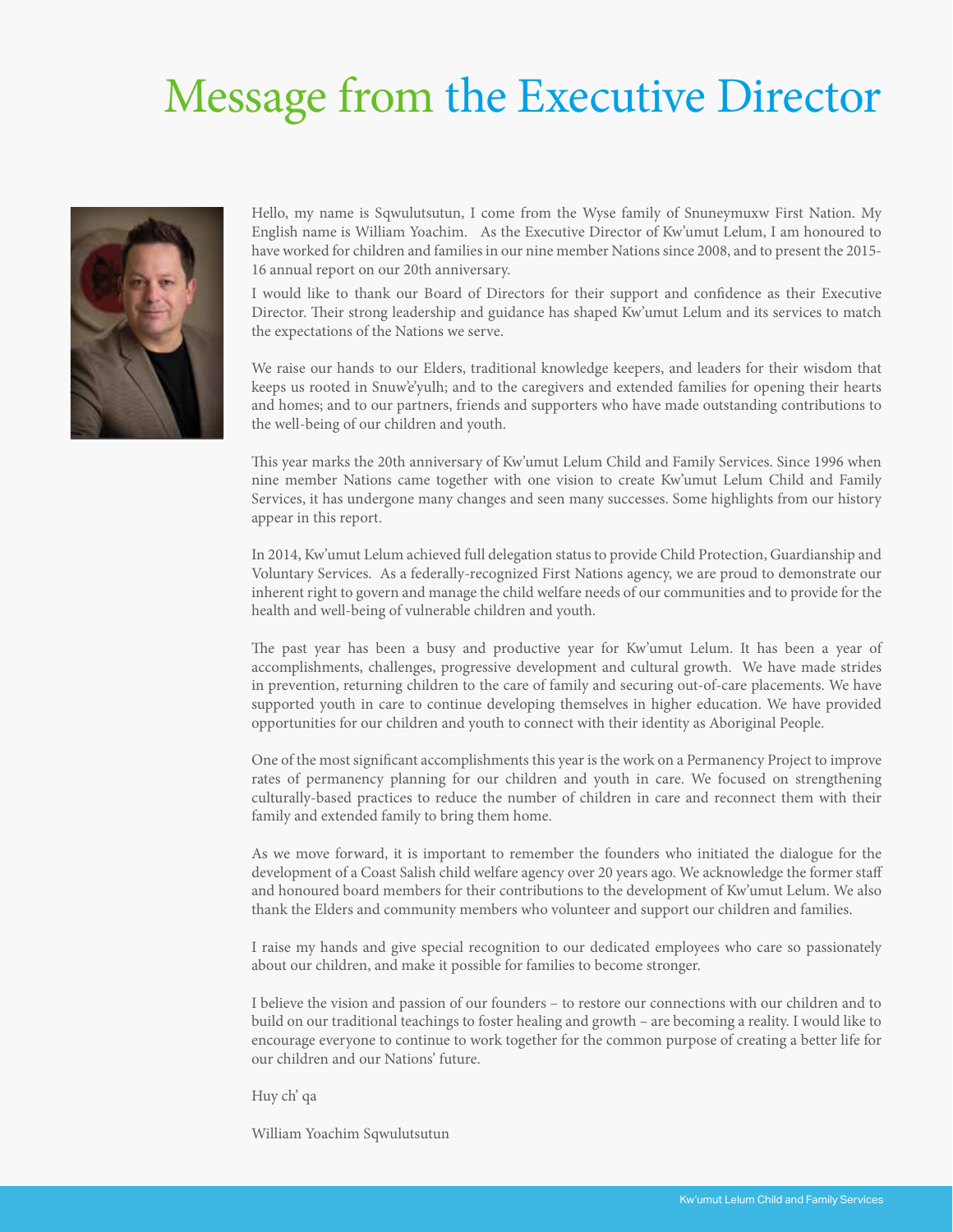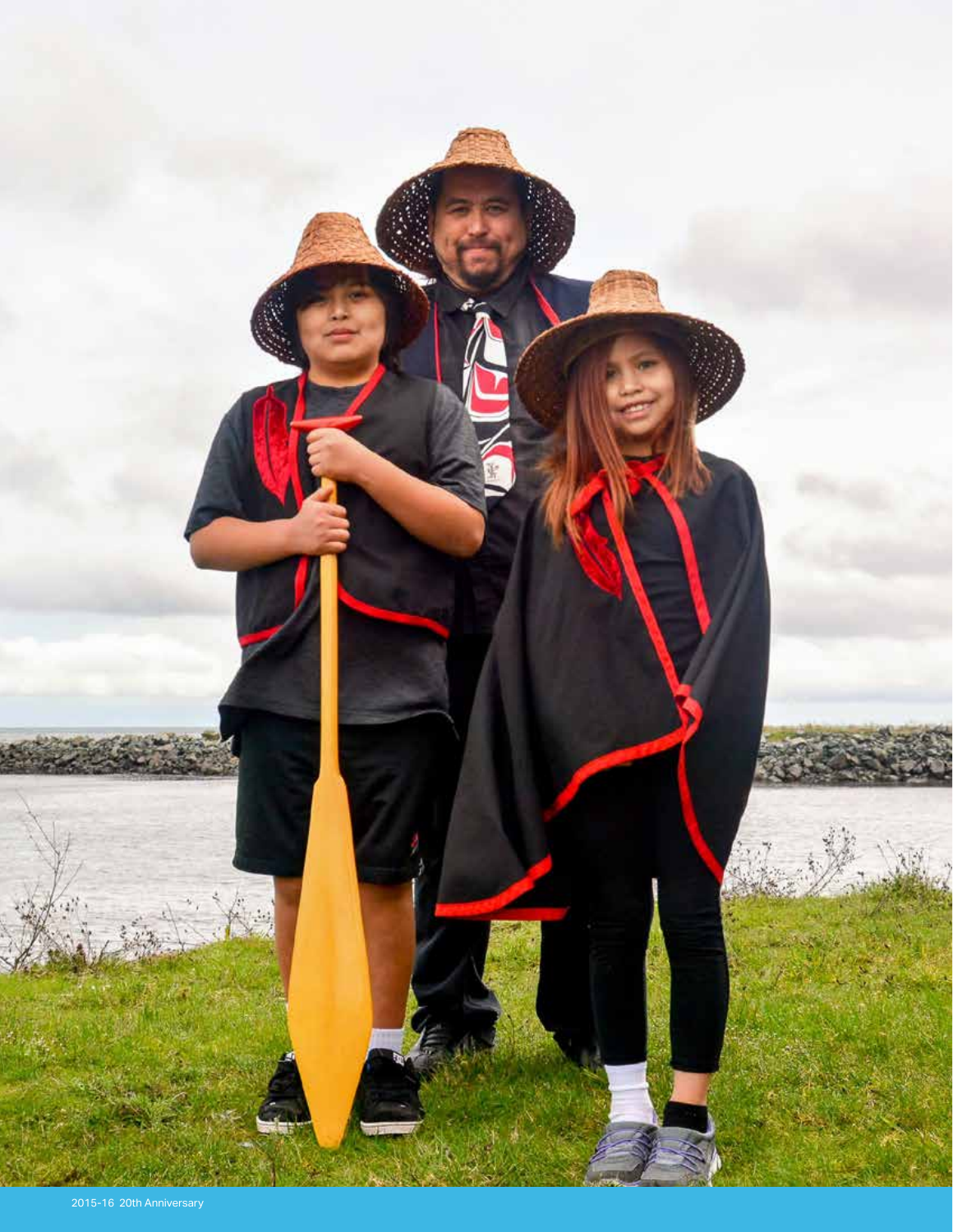# Living Our Mission Programs and Services

Kw'umut Lelum, rooted in *Snuw'uy'ulh*, is directly mandated by member nations to safeguard the inherent right of our children to be protected from neglect and abuse, to thrive in a safe and healthy environment and strengthen cultural identities and family unity.

We operate as a *nutsamaat shqaluwun* (people working together with one mind) guided by the teachings of our ancestors.

While respecting Coast Salish practices and traditions, Kw'umut Lelum offers services and programs that provide support and training to our nine member Nations.

# **Child Safety & Collaborative Family Planning**

Collaborative Planning can include both Family Group Conferencing or Traditional Decision Making Process for children and/or youth who have come to the attention of Child Protection.

The process is inclusive of the child's immediate family, extended family and members of the child's community. The parties come together to develop a plan for the child (ren).

The process promotes cooperative planning and decision making, and assists in building a family's support network.

# **Guardianship**

Guardianship of our children and youth involves their physical care and decision-making responsibility around residential care placement, education, health, and emotional and behavioral development.

Family Service Social Workers and supervisors follow KL's Four Seasons Care.

Working closely with caregivers and their support system, a cultural plan for our children and youth is central to their care and informs ALL decision making.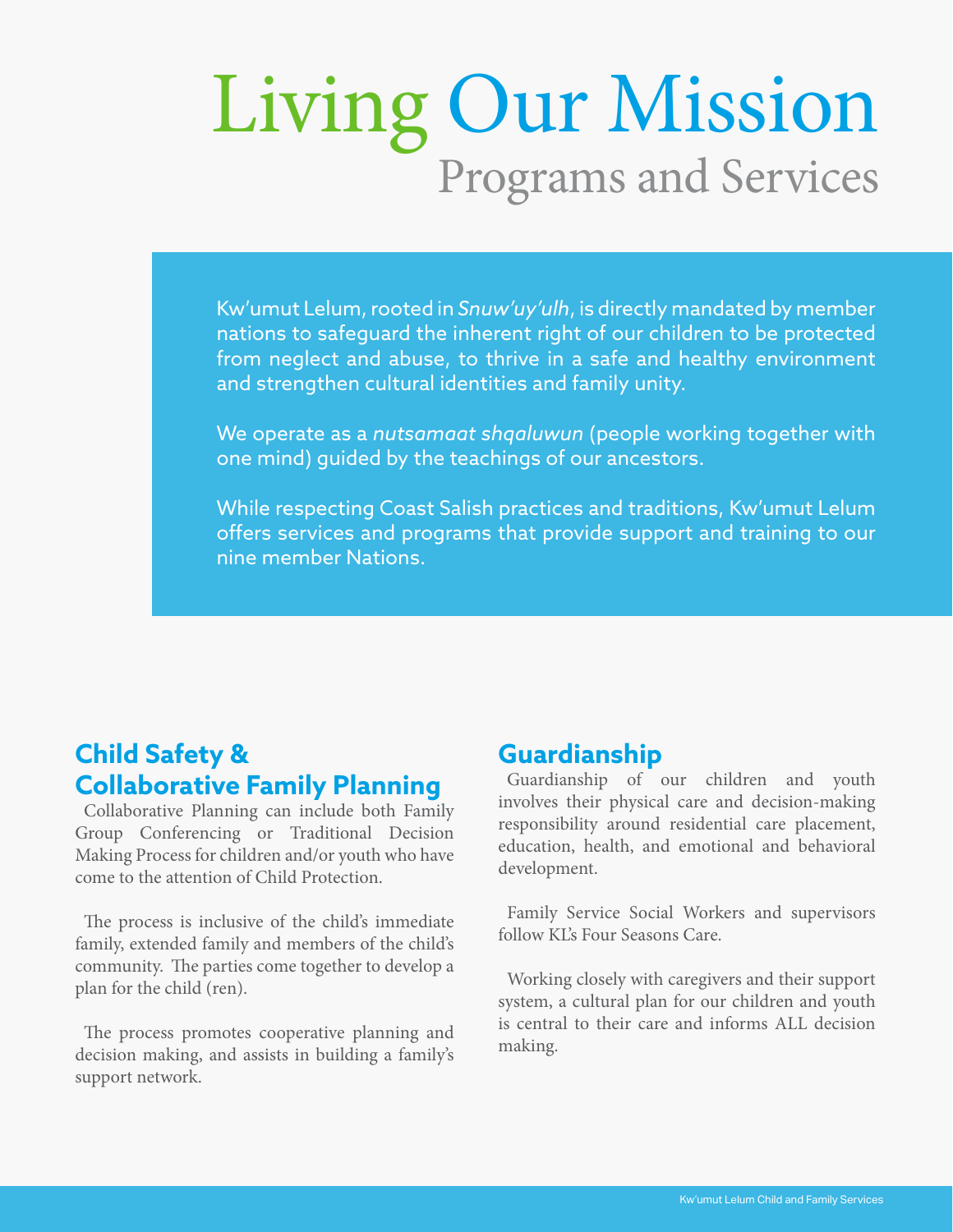

## **Intake & Assessment**

 Intake provides broad assessment and planning services for children and families. They determine appropriate services under the Child and Family Service Act and assess whether children are in need of protection.

# **Le'Lumilh/Caregiving**

 The purpose of Le'lumilh is to assist in a smooth transition for children or youth and caregivers to provide continuity, consistency and permanency in a family setting. The Le'lumilh Program provides training and support to persons interesting in becoming caregivers to children or youth who are, for various reasons, unable to remain at home.



# **Family Support**

Kw'umut Lelum endeavors to enhance the well-being and resiliency of the communities by providing information, education and preventative services. The Support Services Program provides services that may include, but are not limited to, the following:

- services for children and youth
- counselling
- in-home family support
- respite care
- parenting programs, and
- services to support children who witness family violence

# **Four Seasons Cultural Program (4S)**

Four Seasons Cultural Program was created to meet an identified need for our youth in care to feel a sense of belonging and ownership of their inherent birth rights. Cultural programming at Kw'umut Lelum has included events such as participation in Tribal Journey, language classes, Family Camps, carving classes and visits to community events. However, 4S creates programming in a more sustainable, fluid way that is tied to each child's plan of care, and immersed in all determinants of life.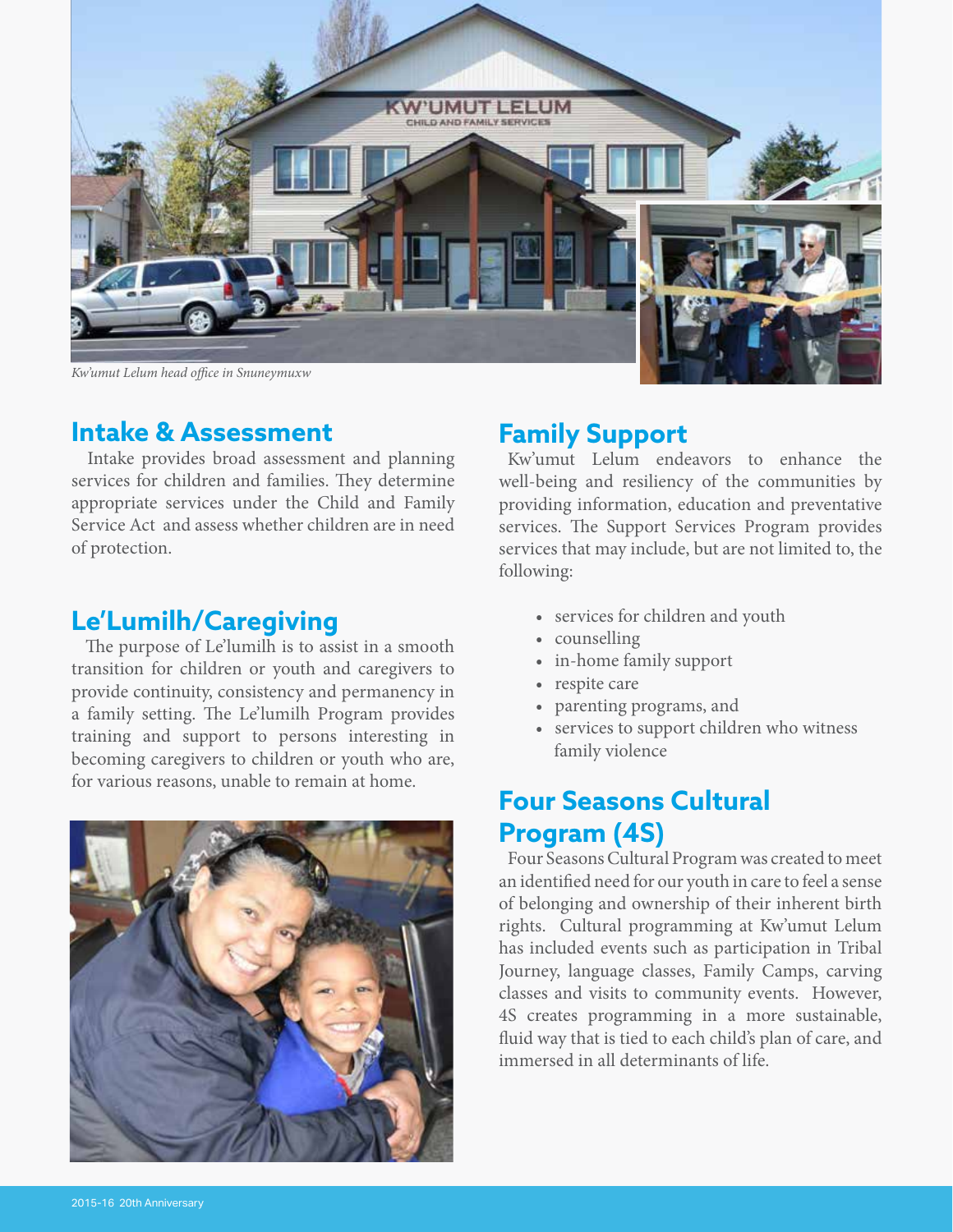### **Four Seasons Early Years**

4 Season Early Years (4SEY) is an innovative new program bringing together key partners with the communities they serve to focus on enhancing early childhood development, school readiness and overall family health and wellness for First Nation's preschool children (birth to six years old) on reserve. 4SEY provides proven early intervention strategies so that First Nations children develop a positive sense of themselves, a desire for learning, and successes to build upon and carry them into adulthood. This program also gives parents opportunities for learning early literacy, parenting skills and healthy foods teachings, as well as socializing with other parents and families in play groups.

## **Pediatric Outreach Clinic**

Dr. Keith Menard is a local pediatrician who places extra attention in outreach services that make accessibility and patient comfort a priority for First Nations families. Kw'umut Lelum and Dr. Menard developed an innovative partnership co-locating a medical clinic with Kw'umut Lelum's other family services and programs. Patients from our Member Nations book their appointment to see Dr. Menard right here at Kw'umut Lelum. We are looking at further opportunities to expand pediatric outreach to include community-based services.

### **Recreation Therapy**

 Kw'umut Lelum Recreation Therapy aims to support improved holistic health, quality of life and well-being through recreation and leisure-like participation. Therapeutic Recreation services work with youth and their support networks to integrate specific interests, community resources and individual needs (physical, cognitive, emotional, spiritual, cultural and social) into activities which aim to improve functioning and keep youth as active, balanced and independent as possible.

### **Cultural Permanency Program**

The Cultural Permanency Program (CPP) facilitates the transition of Aboriginal children currently in care, or those at risk of coming into care, to placements with their relatives, community members or those with whom they have a cultural connection. CPP will identify, recruit and enhance Cultural Caregivers to support a safe, caring and appropriate family environment for children and youth placed in their home. CPP will plan collaboratively with children, families, community members and our agency's guardianship and resource social workers to create a seamless and integrated transition from "in care" placements into placements with Cultural Caregivers.

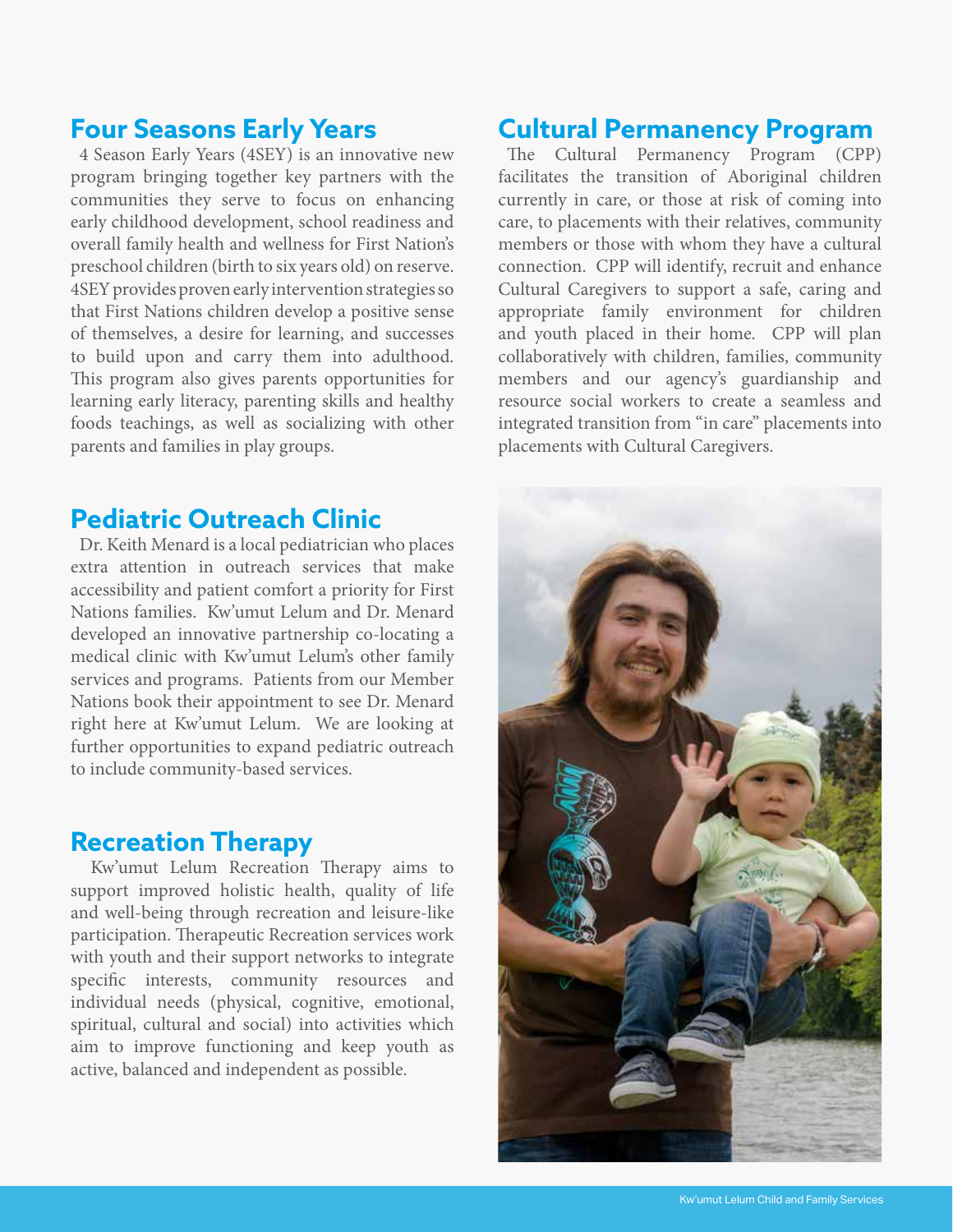#### The Process of Delegation

To date, 148 of the approximately 198 First Nation bands in B.C. are represented by agencies that either have, or are actively planning toward, delegation agreements to manage our own child and family services.

*All stages of Delegation need to be approved by the Ministry of Child and Family Development*



# Milestones Over 20 Years of Achievements

**In 1994**, Daisy Edwards, a Social Development worker at Stz'uminus First Nation, was the contact person for the Ministry of Child and Family Development. Seeing the lack of culturallyappropriate care for Aboriginal children, she took the first steps on developing a plan to start a locallymanaged child welfare agency.

"I knew personally the trials and tribulations of children who were in care – I lived it! The motivation came from my own story of abuse…we need to protect our kids. It became my passion, to get a child welfare agency for our people." - Daisy Edwards.

With the support of her boss, George Harris, and encouragement from Snaw-Naw-As Chief Wayne Edwards, she was successful in getting the chiefs of nine Coast Salish Nations to form a partnership which became Kw'umut Lelum (KL). Following the advice of DIA agent Judge Shauer, they gained the support of three MCFD offices and approached the federal government for certification as a Delegated Aboriginal Agency.

In the first year, KL set up an office in the Snawnaw-as Community hall, and engaged the member nations and Elders in helping to plan needed services. Executive Director and support staff were hired. By 1996, the group was providing in-home voluntary services for families struggling to provide care; helping build parenting skills based on cultural and community traditions.

They developed the Family Circle approach that involves the entire extended family in resolving issues together. That same year, C3 Delegation was achieved, providing support services for families; voluntary care agreements for children, including temporary in-home care; and special needs agreements, including those for children in care on no fixed term.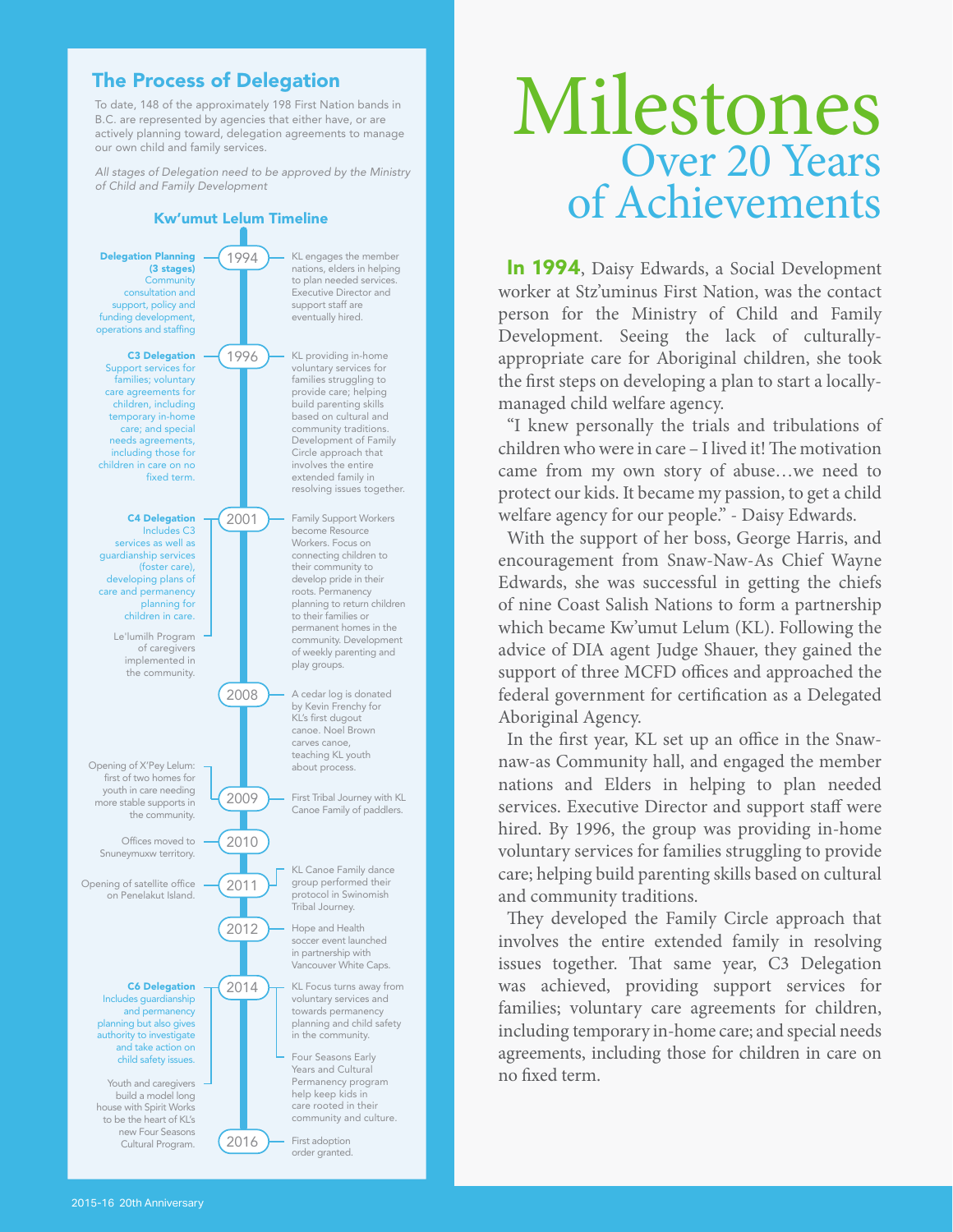# **Into the 21st Century**

**In 2001**, KL was granted C4 Delegation which included C3 services as well as guardianship services (foster care), and permanency planning for children in care. Le'lumilh Program of caregivers was implemented in the community, along with weekly parenting and play groups. Family Support Workers became Resource Workers, and the focus was on connecting children to their community to develop pride in their roots.



*Youth painting Kw'umut Lelum's carved canoe*

**In 2009**, the doors opened at XPey' Lelum, first of two homes for youth in care needing more stable supports in the community. The First Tribal Journey with KL Canoe Family of paddlers took place, in a dugout canoe created by KL youth the year before. Kevin Frenchy donated the cedar log and Noel Brown carved the canoe, teaching KL youth about the process.



*Grand opening of the satellite office on Penelakut Island*

**In 2010**, KL offices were moved to Snuneymuxw territory and in 2011, a satellite office was opened on Penelakut Island. That summer, the KL Canoe Family and dance group performed their protocol in the Swinomish Tribal Journey.

Elders play a very important role in providing cultural knowledge and experiences to the children and youth in care. Traditional teachings from Penelakut Elder Thiyuas (Florence James) were part of the 2010 Tribal Journey. Through traditional storytelling, she taught the youth about respecting the water and how it was used as a highway by our ancestors. She believes that our children need solid roots to launch from on their journey so that they can thrive in both worlds in a healthy way.

**In the 2011** Tribal Journey, Stz'uminus Elder Kwul'lh'itstun (Willie Seymour) spoke to the youth about preparing to paddle to Swinomish.

He stated that the goal is to encourage and recover one of the oldest forms of education through

"It is important to know who you are and where you come from in order to know where you are going."

– Florence James (Thiyuas)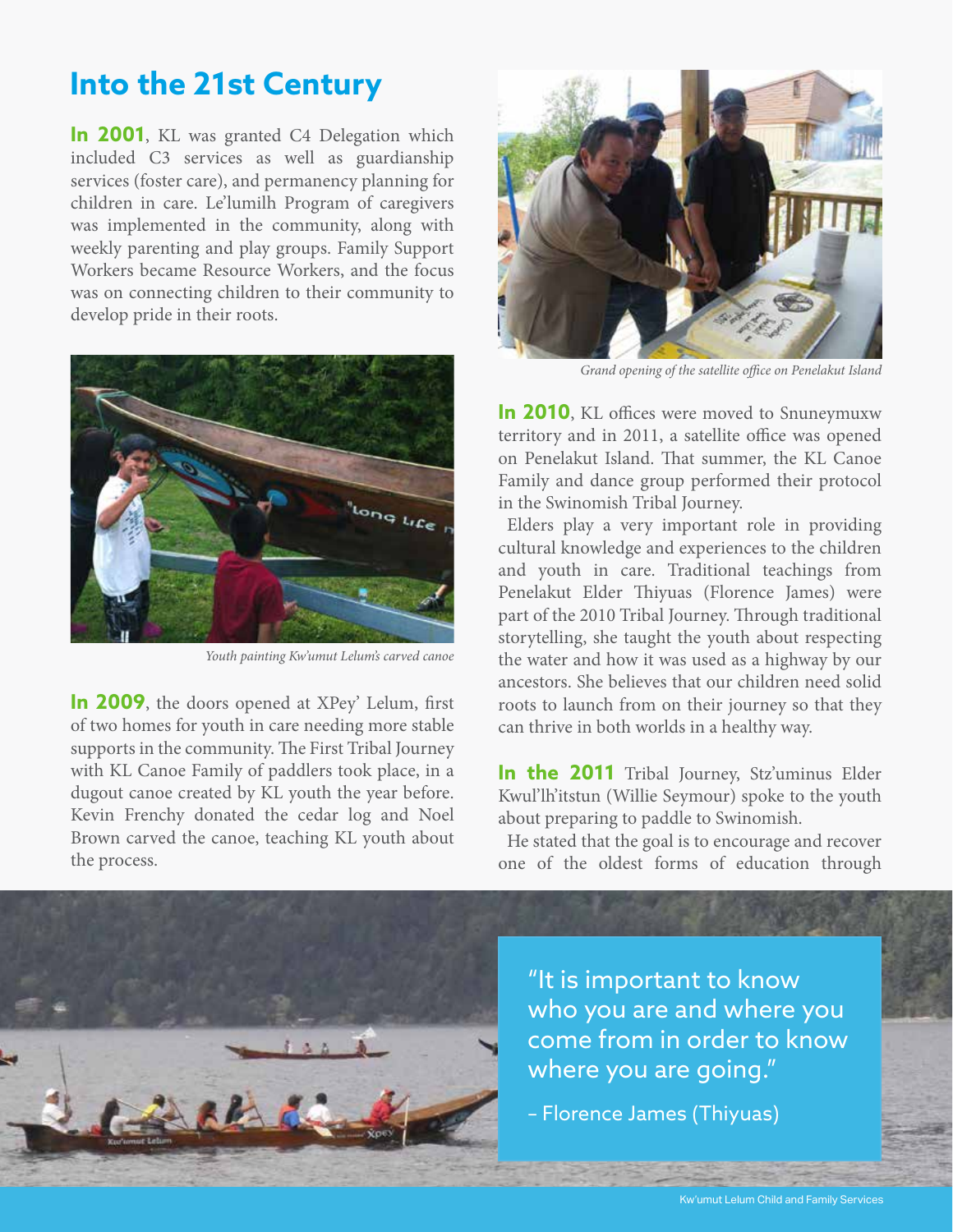

endurance, skills and intuition, and boosting physical, emotional, spiritual and mental strength along the way. Along with George Seymour, Willie ensured that safety and strict cultural practices were followed in the training disciplines.

As accompanying Elders on the Paddle, he and Snuneymuxw Elder Gary Manson, (Xulsimalt) shared stories, values, beliefs and spoke on behalf of the youth at each protocol.

"Tribal journeys have become a major contributing factor to healing, personal growth, positive self-esteem and creating a community atmosphere between Nations within Canada and the United States." - Willie Seymour (Kwul'lh'itstun)

**In 2012**, KL rekindled a partnership with the Federation of Aboriginal Foster Parents to host a 3-day Pre-Service training session for foster parents and caregivers.

Several other le'lumilh events held that year included 'It Takes a Village' training session, FASD and parenting workshops, Safe Babies Certification and a feast to honour Foster Parent Appreciation Month.

Also that year the Hope & Health soccer event was launched.

**In 2014**, KL marked a milestone by achieving C6 Delegated Authority to provide full C6 services to Member First Nations.

A ceremony was held to celebrate the success of becoming a fully-delegated organization providing a

range of services that included cultural programming for children in care, permanency planning and child safety in the community.

That year, a model longhouse was built with the help of Spirit Works to be the heart of KL's new Four Seasons Cultural Program. This program and Early Years help keep children in care rooted in their community and culture.

**In 2015**, a new partnership with VIU ensured that children in care had access to the Canada Learning Bond. Under KL guardianship, 20 children born in 2007 or later were signed up to be eligible for government grants and Registered Education Savings Plans to support their future post-secondary learning. VIU also offers a tuition waiver program for children in care to ensure their opportunities for higher education.



*Elder Gary Manson with youth at the 2014 Cultural Camp*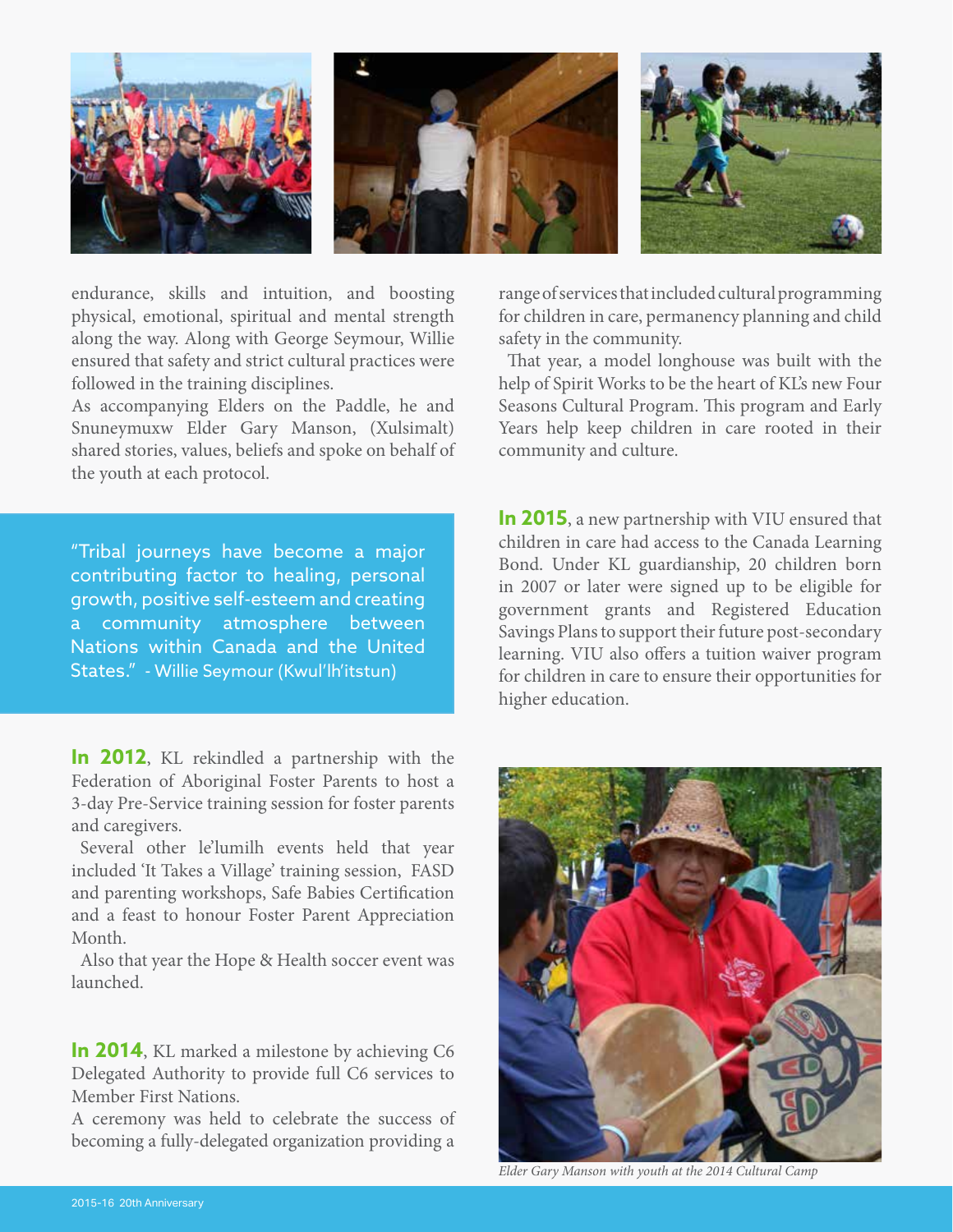# 20th Anniversary Strong Roots. Strong Families.

**After 20 years**, Kw'umut Lelum is more than a protection and placement service – it's also about prevention, and connecting children and families to their community and culture. Children in care who are taking part in cultural programming – like the Tribal Journey canoe paddle, Four Seasons programs, Hope and Health soccer event, drum circles, and dance programs, do better in school and show greater resiliency dealing with stress and adversity.

Parents who participate in weekly parenting groups and playgroups, or who use other resources provided by Kw'umut Lelum, can find support and build skills that can help keep their children safely in the family home and out of care.



Kw'umut Lelum's strength and endurance is a reflection of the dedicated people who created and maintained the vision with patience and optimism in face of adversity and challenges. We honour the hard-working staff members, especially our longest serving employees, for their steadfast commitment to the children. Our thanks and congratulations go to the following employees:



**20 years** Debbie Good



**19 years**  Patricia Thomas



**17 years** Theresa Seymour



**16 years** Jennifer Jenkins



**13 years**  Ronda Gummow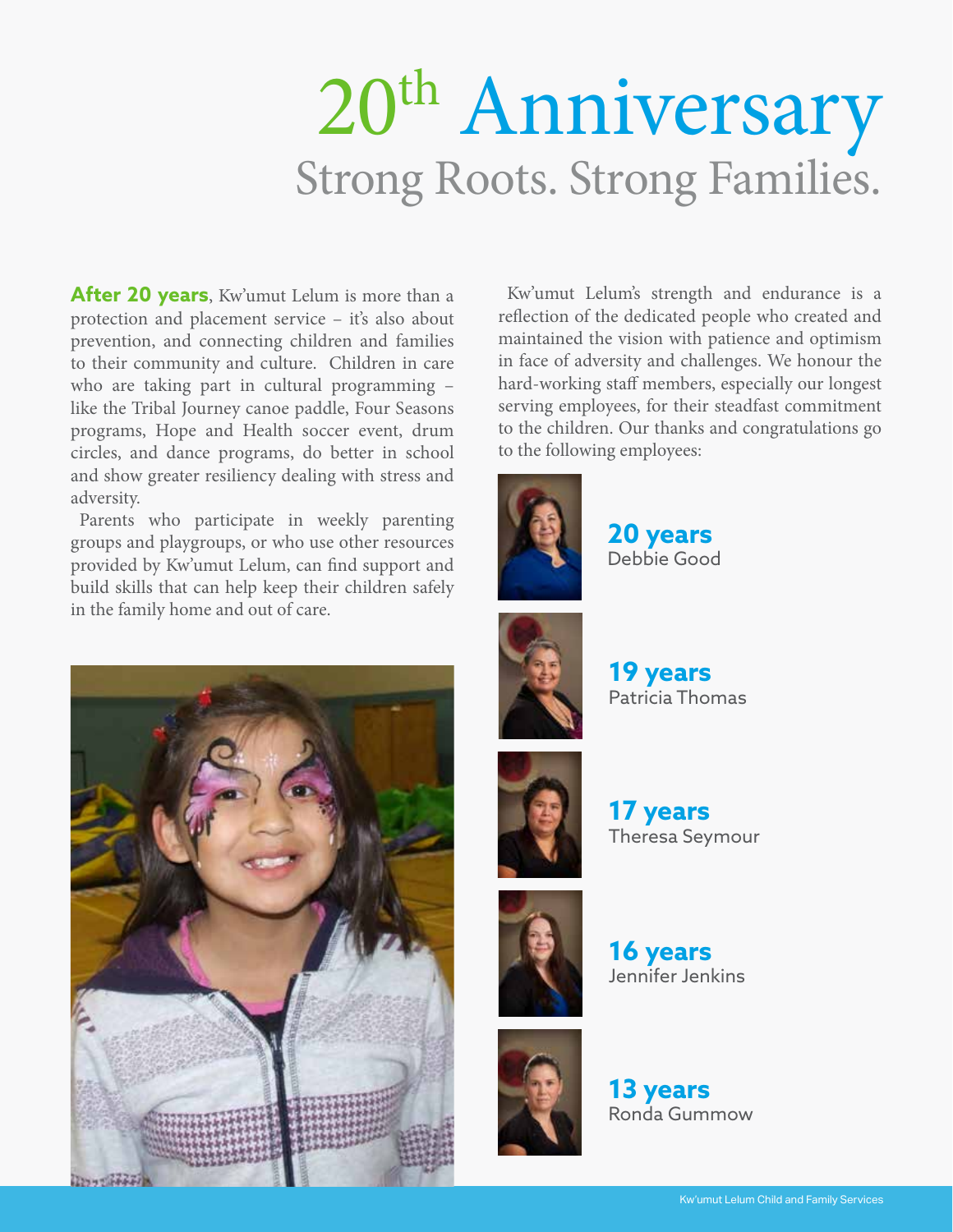# Dedications/In Memorium

Sii'em' nu s'ul-hween, sii'em' nu sii'ye'yu, My Respected Elders, my respected relatives

Over the past few years, we have lost several valued Elders and Leaders in our communities. This 20th Anniversary Report is dedicated to the memory of those who played an important role in the development of Kw'umut Lelum.

#### **Cyril Livingstone, Lake Cowichan**

Chief Sha e'lum (Cyril Livingstone), Hereditary Chief of the Lake Cowichan First Nation, passed away on May 17, 2016.

Cyril served on the Kw'umut Lelum Board of Directors for many years, making a significant contribution to the success of the program. He was a strong supporter of our local First Nations' culture and believed that children had a right to be raised in their own culture and communities.

Along with his involvement in Kw'umut Lelum Child and Family Services, Chief Cyril served his mustimuxw as a dedicated member of many organizations, including Hul'qumi'num Treaty Group, Inter Tribal Health Authority, Tale'awtxw Aboriginal Capital Corporation, and in the First Nation's Summit.

Chief Sha e' lum worked tirelessly to put Lake Cowichan First Nation on the map and bring his people home. He will be deeply missed by all who knew him.

#### **Willie Seymour, Stz'uminus**

Kwul'lh'uts'tun (Willie Seymour), Stz'uminus Elder passed away on August 31, 2015. He was a cultural leader and highly valued in all Hul'qumi'num communities.

Willie was raised by his grandparents who passed on to him their teachings and traditions, and he openly shared his knowledge, history and language with others. There are many online recordings of his stories, some told in both English and Hul'qumi'num.

The Kw'umut Lelum youth were privileged to learn the traditional songs for the Tribal Journeys from Elder Willie. His passing is a great loss for all Coast Salish communities.

#### **Josephine August, Halalt**

Josephine August, passed away in April 2, 2011. Raised in Tsartlip, she attended Kuper Island Residential School for 11 years. After getting married, Josephine moved to Halalt and lived there for the rest of her life. She had 11 children and was a foster parent for numerous other children.

In the 1970s, Josephine became Chief of Halalt for 18 years and served as the Band Social Worker.

She sat on the Board at Kw'umut Lelum for about 13 years.

The Josephine August Bursary for \$1000 was created in her honour and is given away each year to a Halalt member pursuing higher education.

#### **Viola Wyse, Snuneymuxw**

Viola Wyse, Chief of the Snuneymuxw Nation, passed away on August 17, 2009. A beloved leader and visionary for her mustimuxw, she left a remarkable legacy of achievements, one of which was playing an instrumental role in the development of Kw'umut Lelum.

Viola was known for taking care of others, in her personal life and in politics. As well, she led the way for women to take an active role in Snuneymuxw government by being the first female chief. Viola was able to walk in both worlds and bridge understandings between cultural groups, garnering recognition and respect for herself and for the Snuneymuxw people from the Nanaimo community and beyond.

Kw'umut Lelum was very fortunate to have had Viola advocate on behalf of our cause. We join with others in honouring her legacy.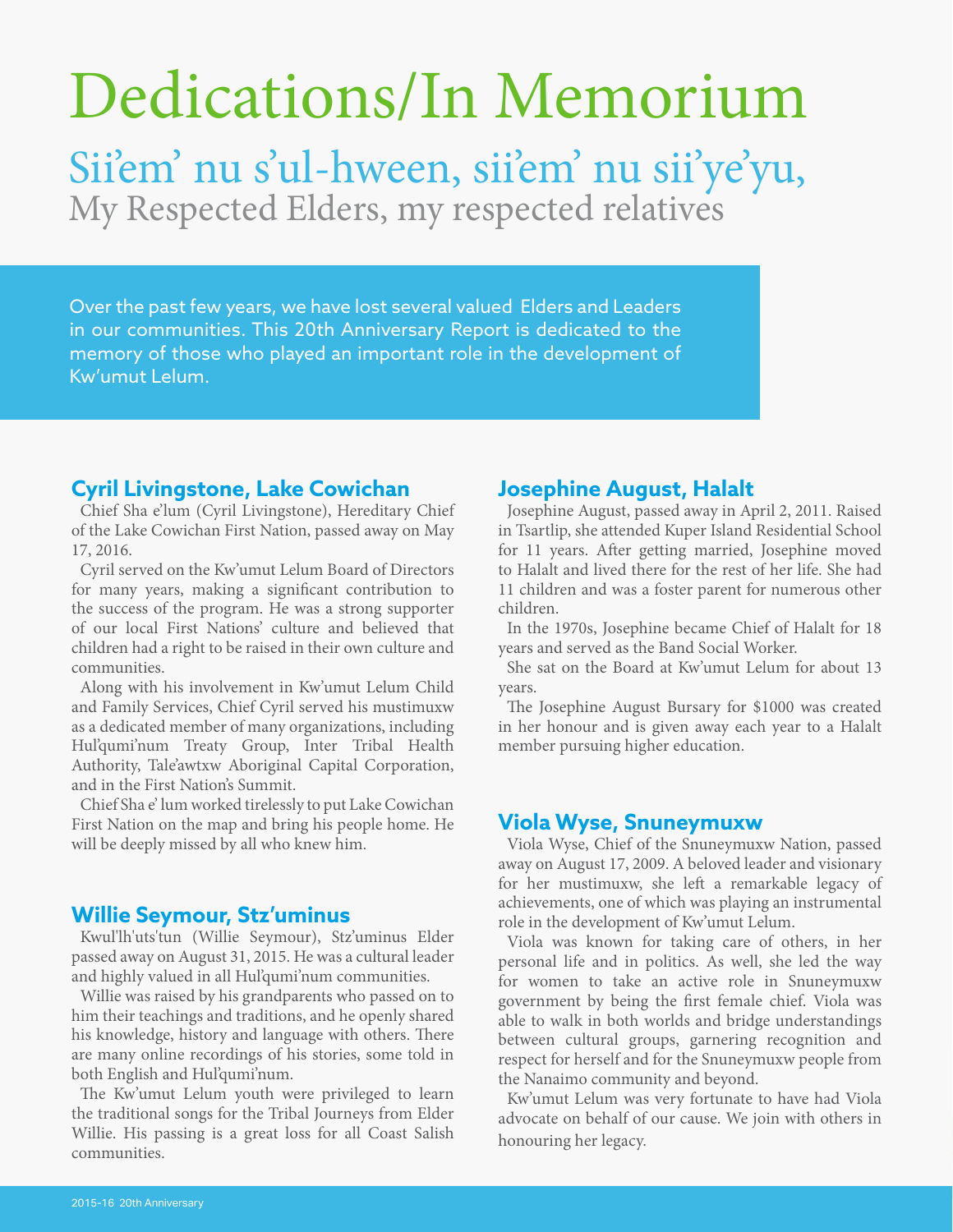# Our Vision For the Future

*Kw'umut Lelum is holding onto the dream for our children.* 

*We will lift them up so they know how much we value and cherish them.*

*We will strive to ensure all our children have opportunities to know who they are,* 

*and are PROUD to be Xwulmuxw Mustimuxw!*

*We will continue our work with youth, rooted in the traditional teachings and following the Coast Salish Way.*

*We will be a rock of support for all our families in need and walk beside them on their journey. We will persevere in creating a Cultural Permanency Planning team to bring our kids home for good.*

*And when we have done our work and reached our goals,* 

*We can envision a world where there is no need for child welfare in our Nations.*

"All of us – whether from First Nations, business, industry or government – are being required to make critical decisions that will affect not only the generation of today, but also the children of our children. We will have to take the long view as we make resolutions, judgments and settlements in the days ahead… we must be led by the conviction that better understanding and partnerships will only come about if we realize that we are all in this together." – Chief Viola Wyse